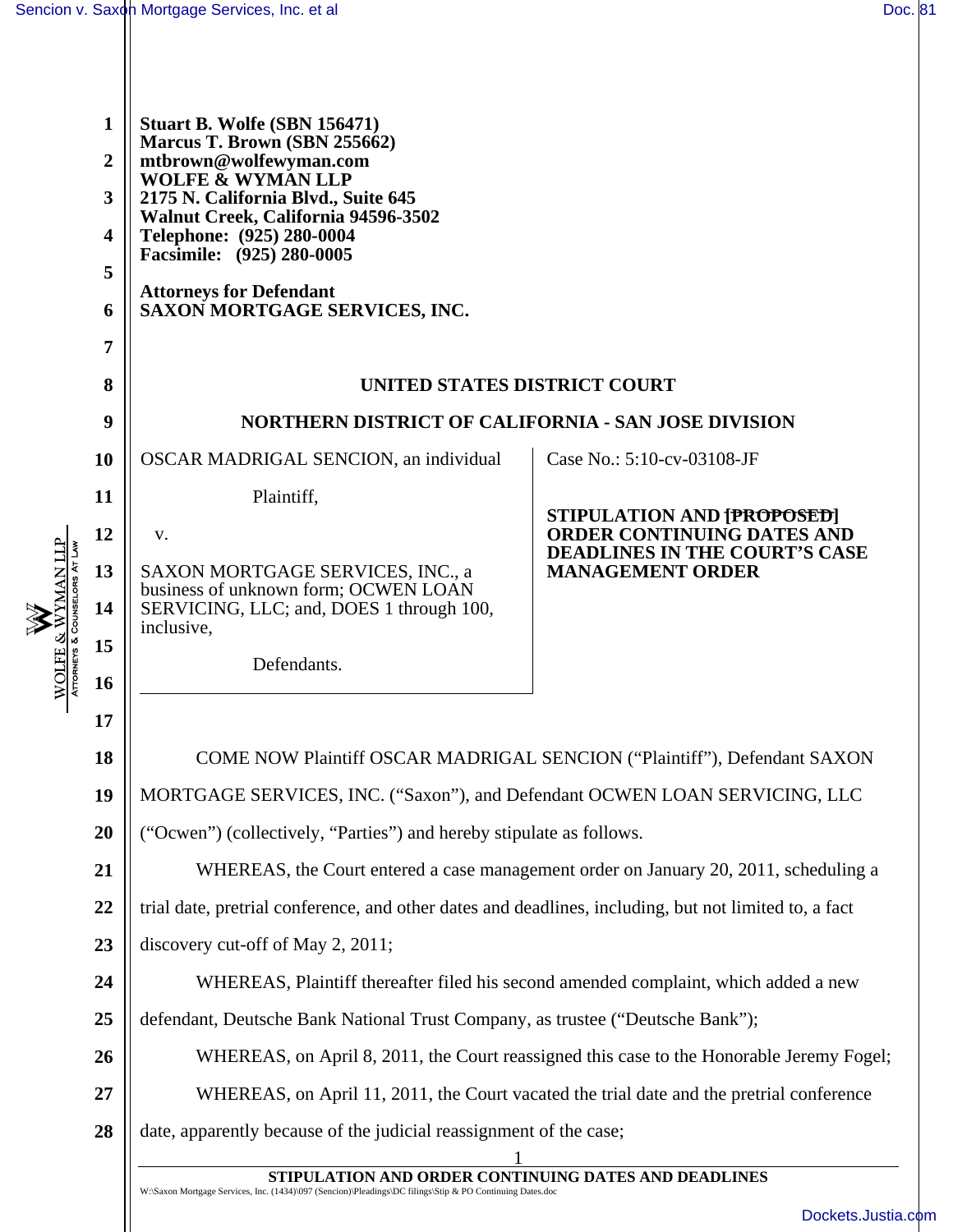|                        | 1                | WHEREAS, Deutsche Bank has not yet appeared in the case, and the time for Deutsche                      |                                                                                                           |                                                                 |  |  |
|------------------------|------------------|---------------------------------------------------------------------------------------------------------|-----------------------------------------------------------------------------------------------------------|-----------------------------------------------------------------|--|--|
|                        | $\boldsymbol{2}$ | Bank to respond to the second amended complaint has not yet expired; and                                |                                                                                                           |                                                                 |  |  |
|                        | $\mathbf{3}$     | WHEREAS, Saxon and Ocwen have commenced written discovery, but the parties believe                      |                                                                                                           |                                                                 |  |  |
|                        | 4                | that conducting the additional necessary discovery, in particular the necessary depositions, before the |                                                                                                           |                                                                 |  |  |
|                        | 5                | existing (May 2, 2011) fact discovery cutoff would be inefficient because the case is not yet entirely  |                                                                                                           |                                                                 |  |  |
|                        | 6                | at issue and there is now no trial date;                                                                |                                                                                                           |                                                                 |  |  |
|                        | 7                | NOW, THEREFORE, the Parties stipulate and agree that each of the dates and deadlines in                 |                                                                                                           |                                                                 |  |  |
|                        | 8                | the Court's January 20, 2011 case management order shall be continued 120 calendar days, as             |                                                                                                           |                                                                 |  |  |
|                        | 9                | follows:                                                                                                |                                                                                                           |                                                                 |  |  |
|                        | 10               | 1.                                                                                                      | Fact Discovery Cutoff: August 30, 2011;                                                                   |                                                                 |  |  |
|                        | 11               | 2.<br>Designation of Opening Experts with Reports: September 29, 2011;                                  |                                                                                                           |                                                                 |  |  |
|                        | 12               | 3.                                                                                                      |                                                                                                           | Designation of Rebuttal Experts with Reports: October 29, 2011; |  |  |
| <b>YMAN LLP</b>        | 13               | Last Day for Dispositive Motion Hearing: January 29, 2012.<br>4.                                        |                                                                                                           |                                                                 |  |  |
|                        | 14               |                                                                                                         | IT IS SO STIPULATED.                                                                                      |                                                                 |  |  |
| <b>WOLFE &amp; WYM</b> | 15               | DATED: April 13, 2011                                                                                   |                                                                                                           | WOLFE & WYMAN LLP                                               |  |  |
|                        | 16               |                                                                                                         |                                                                                                           |                                                                 |  |  |
|                        | 17               |                                                                                                         |                                                                                                           | By: /s/ Marcus T. Brown<br><b>STUART B. WOLFE</b>               |  |  |
|                        | 18               |                                                                                                         |                                                                                                           | <b>MARCUS T. BROWN</b>                                          |  |  |
|                        | 19               |                                                                                                         |                                                                                                           | <b>Attorneys for Defendant</b><br>SAXON MORTGAGE SERVICES, INC. |  |  |
|                        | 20               | DATED: April 13, 2011                                                                                   |                                                                                                           | <b>CENTURY LAW GROUP LLP</b>                                    |  |  |
|                        | 21               |                                                                                                         |                                                                                                           |                                                                 |  |  |
|                        |                  |                                                                                                         |                                                                                                           | By: /s/ Rizza Gonzales<br><b>EDWARD O. LEAR</b>                 |  |  |
|                        | 22               |                                                                                                         |                                                                                                           | <b>RIZZA GONZALES</b><br><b>Attorneys for Plaintiff</b>         |  |  |
|                        | 23               |                                                                                                         |                                                                                                           | <b>OSCAR MADRIGAL SENCION</b>                                   |  |  |
|                        | 24               | DATED: April 13, 2011                                                                                   |                                                                                                           | <b>HOUSER &amp; ALISON APC</b>                                  |  |  |
|                        | 25               |                                                                                                         |                                                                                                           | By: /s/ Brian Edwards                                           |  |  |
|                        | 26               |                                                                                                         |                                                                                                           | <b>BRIAN EDWARDS</b>                                            |  |  |
|                        | 27               |                                                                                                         |                                                                                                           | <b>Attorneys for Defendant</b><br>OCWEN LOAN SERVICING, LLC     |  |  |
|                        | 28               |                                                                                                         |                                                                                                           |                                                                 |  |  |
|                        |                  |                                                                                                         |                                                                                                           | 2<br>STIPULATION AND ORDER CONTINUING DATES AND DEADLINES       |  |  |
|                        |                  |                                                                                                         | W:\Saxon Mortgage Services, Inc. (1434)\097 (Sencion)\Pleadings\DC filings\Stip & PO Continuing Dates.doc |                                                                 |  |  |
|                        |                  |                                                                                                         |                                                                                                           |                                                                 |  |  |